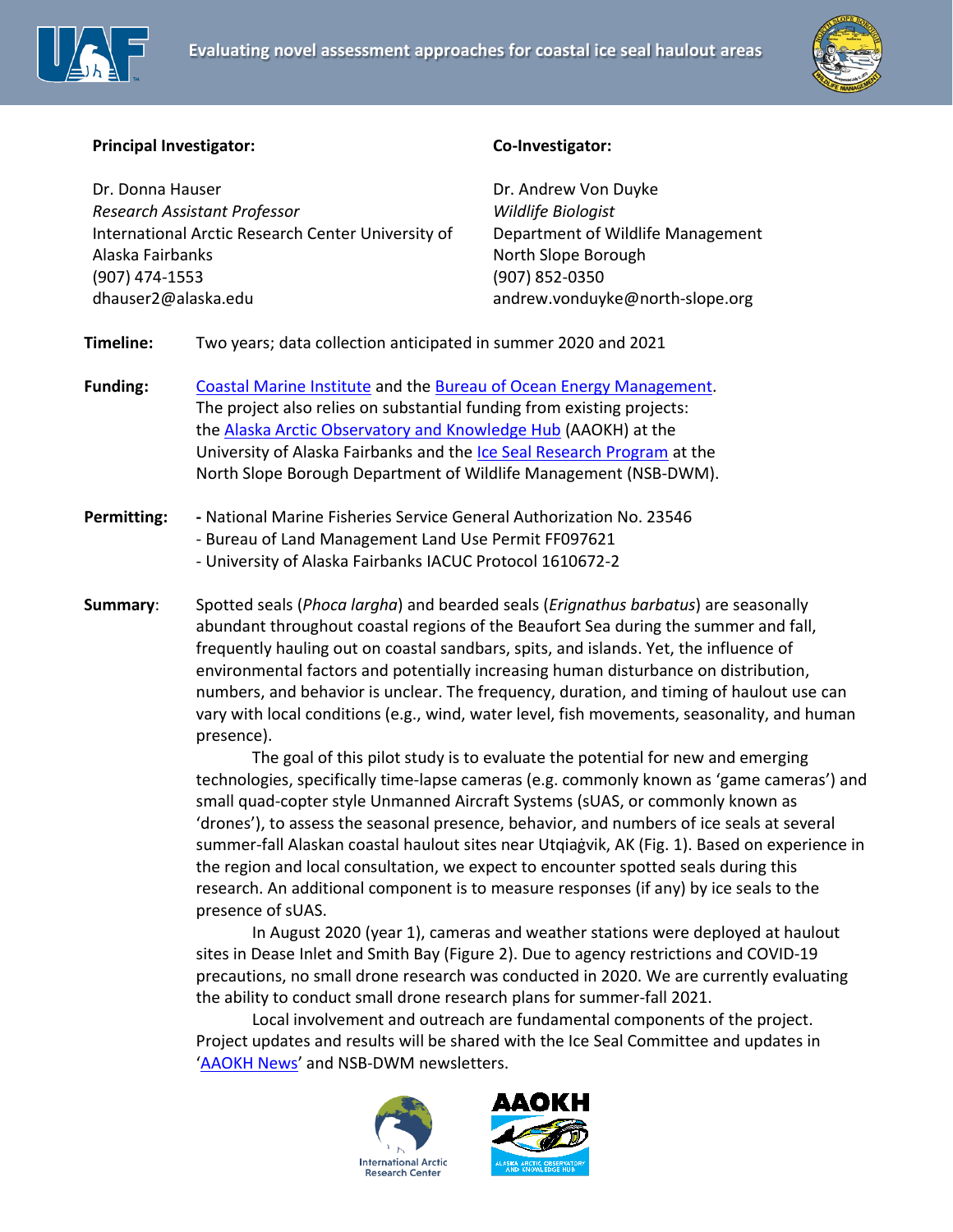



## **Objectives:**

- 1. Test and refine remote camera and sUAS survey methods to assess relative numbers, presence/absence, and behavior of spotted seals at known haulout sites.
- 2. Quantify the effects of environmental conditions on spotted seal summer-fall haulout behavior
- 3. Assess combined effects of environmental conditions and human activity on numbers and behavioral responses of hauled out spotted seals.
- 4. Quantify disturbance effects of sUAS on hauled out spotted seals.
- 5. Assess feasibility of using sUAS to survey spotted seal abundance at coastal haulouts.



**Figure 1**. Spotted seal haulout locations proposed for sUAS and time-lapse camera surveys (yellow boxes) in the vicinity of Utqiaġvik (blue circle).